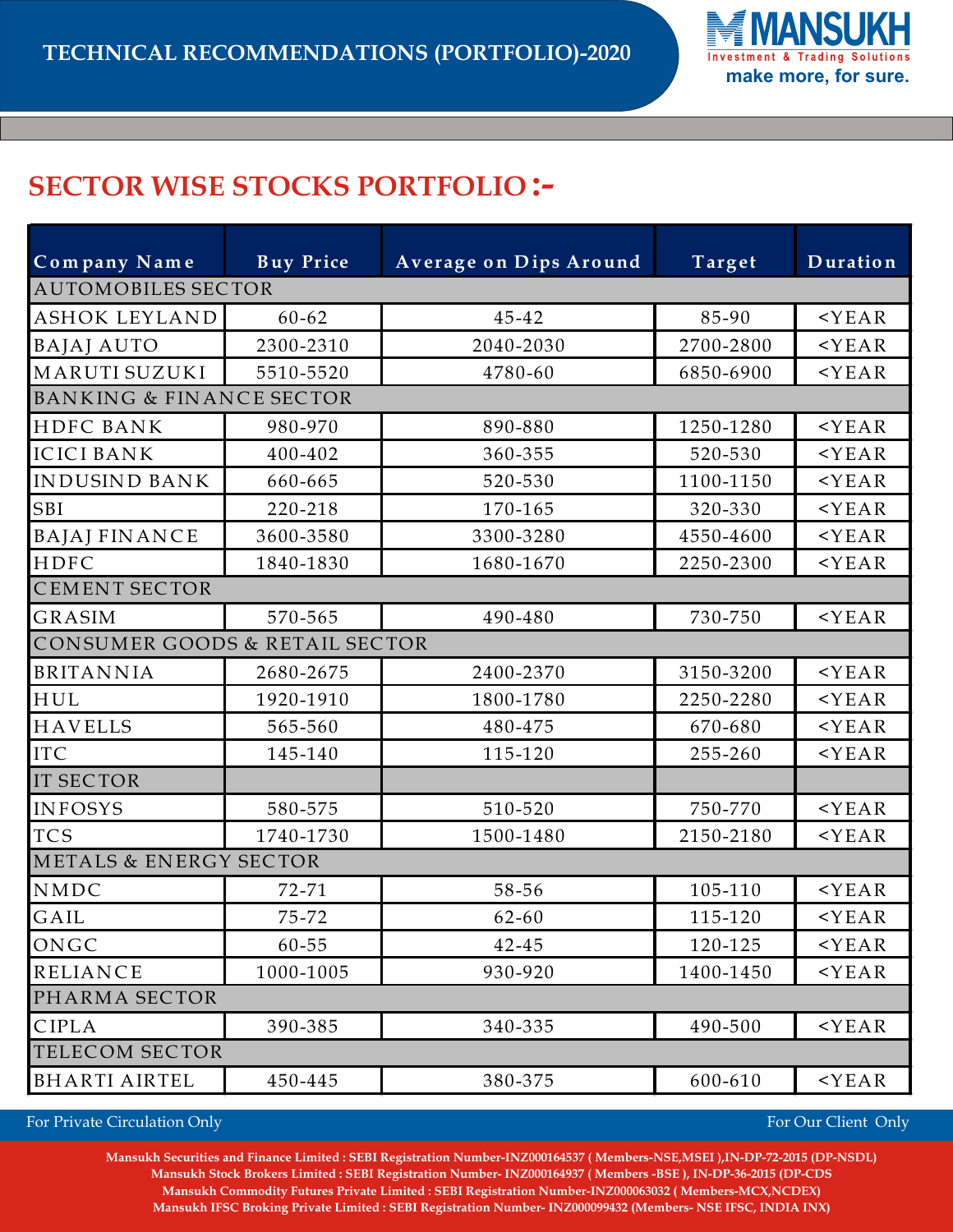

### **METHODOLOGY:**

- The Portfolio adopts a quantitative and qualitative approach based on fact based to portfolio selection.
- The Portfolio is based on combination with an understanding of individual stocks Beta and other technical indicators i.e MACD & RSI to determine a suitable target.
- The portfolio is designed for Short term purely on technically sound securities recommendation. Hence on regular intervals profit booking is necessary.

Note: As all above stocks are purely selected on the basis of technical Analysis Hence it may be possible that fundamentals of some stocks are not in line as per standard mode of acceptance. *Hence only Risky traders with short term duration ( less than 1 year) will accumulate these stocks at prescribed levels.* Moreover all above stocks are currently corrected from their highs and right now trading their near by support levels. Marke*t* conditions seems *gloomy at this point of time however we believe conditions will improve from next month.* . On the flip side any escalations from corona virus may seriously dampens this investor sentiments however any correction near to 800-8200 could be used as an opportunity to go long.....................................................

## **For Any Queries Please Contact - research@moneysukh.com**

| NAME        | <b>DESIGNATION</b> | E-MAIL                   |
|-------------|--------------------|--------------------------|
| Varun Gupta | Head - Research    | varungupta@moneysukh.com |



# SEBI REGISTRATION NO- INH100003274

Under Research Analayst Regulations, 2014

For Private Circulation Only **For Our Client Only For Our Client Only For Our Client Only** 

**Mansukh Securities and Finance Limited : SEBI Registration Number-INZ000164537 ( Members-NSE,MSEI ),IN-DP-72-2015 (DP-NSDL) Mansukh Stock Brokers Limited : SEBI Registration Number- INZ000164937 ( Members -BSE ), IN-DP-36-2015 (DP-CDS Mansukh Commodity Futures Private Limited : SEBI Registration Number-INZ000063032 ( Members-MCX,NCDEX) Mansukh IFSC Broking Private Limited : SEBI Registration Number- INZ000099432 (Members- NSE IFSC, INDIA INX)**